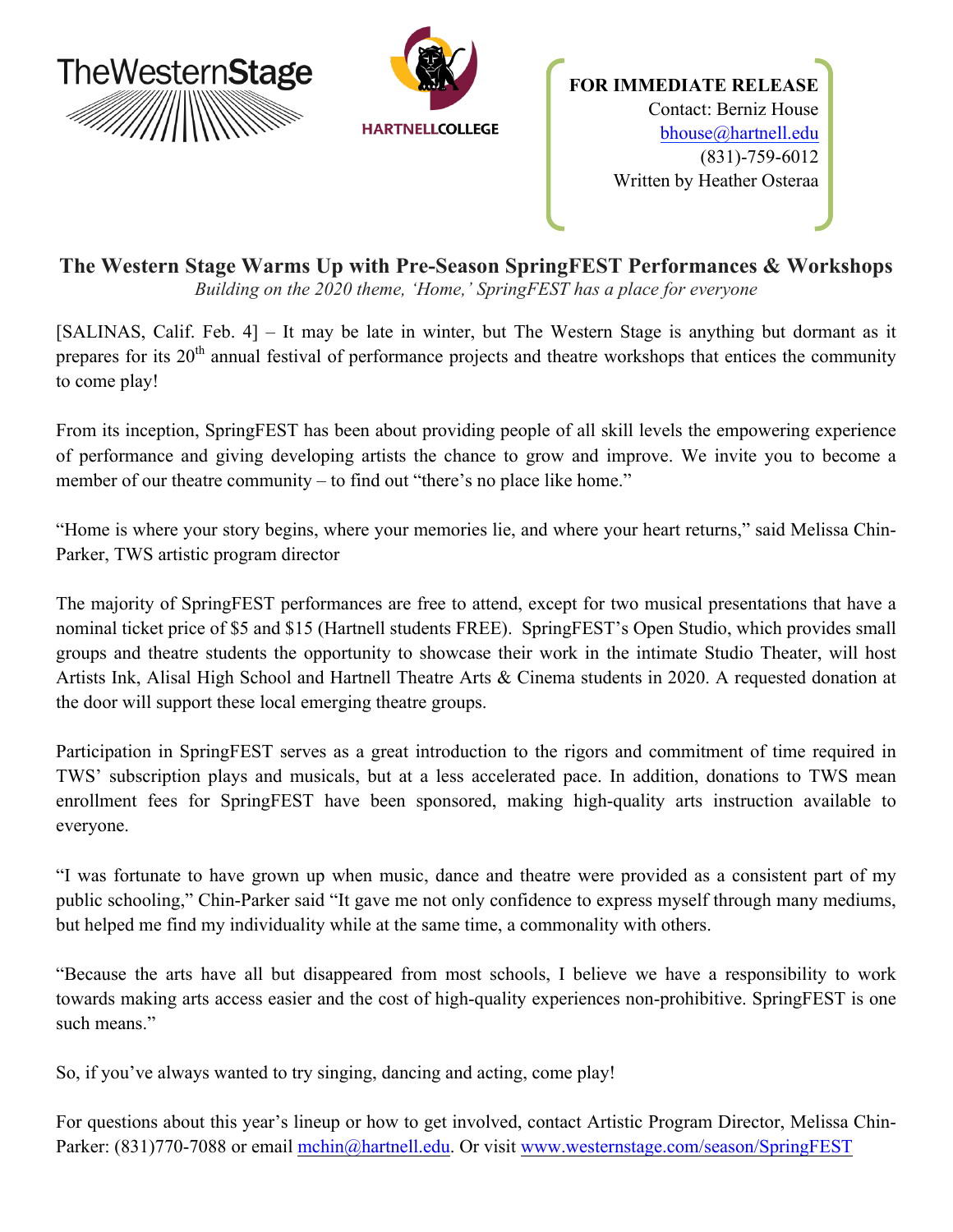## **SPRINGFEST 2020 PERFORMANCE PROJECTS**

"LegacyPlayers in Performance" Feb. 29 and March 1, 2020 (\*Sat./Sun. at 2 p.m.) STUDIO THEATER *The LegacyPlayers are The Western Stage's resident group of veteran actors.*

Eve Ensler's "The Vagina Monologues" March 7-8, 2020 STUDIO THEATER Presented by Hartnell College Theatre Arts & Cinema & Monterey County YWCA *Donations at the door benefit Monterey Co. YWCA's Human Trafficking case management and advocacy work.*

"The Three R's," three short plays written by Western Stage resident playwright Harvey Landa March 14-15, 2020 STUDIO THEATER

"14" by Jose Casas March 28-29, 2020 STUDIO THEATER

Presented by Alisal High School, "14" was inspired by the true-life event in May 2001 in which a smuggler abandoned 30 Mexicans crossing the desert near Yuma, Ariz., resulting in 14 deaths. It is an ethnographic exploration of immigration in the United States from the perspectives of people living on the Arizona-Mexico border.

*Donations at the door benefit Alisal High Drama*

"Other" (working title) April 4**-**5, 2020 MAINSTAGE THEATER

An original co-production of Western Stage & Artists Ink concerning the experience of being defined as different and how that shapes the perception of Self. Presented by Youth actors from both companies. *Donations at the door benefit Artists Ink programs*

"Miss You Like Hell" by Quiara Alegría Hudes & Erin McKeown April 18-19, 23-26, 2020 STUDIO THEATER

The story of undocumented immigrant Beatriz, who is on a cross-country road trip of a lifetime with her estranged daughter, Olivia. It's about the "borders we build to protest ourselves, in relationships and on land, and how we can rise above them." Expressed in folk, blues, jazz and rock music written by Pulitzer Prize winner Quiara Alegría Hudes ("In the Heights," "Water by the Spoonful") and singer-songwriter-activist Erin McKeown.

*\$15 general admission*

"LIVE! A Musical Showcase"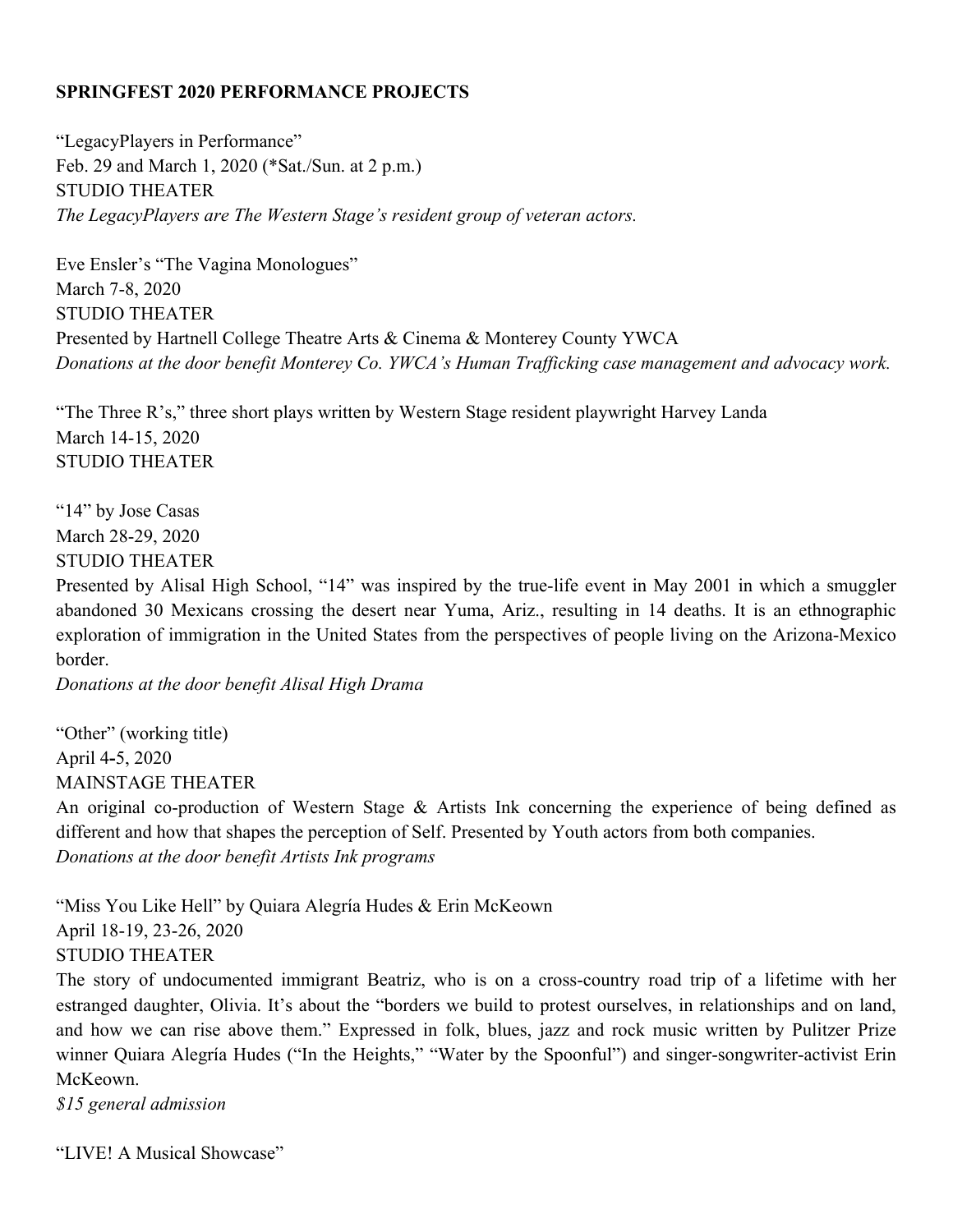May 2 and 3, 2020 MAINSTAGE THEATER A popular SpringFEST project returns as a cabaret-style show composed of solos and duets from the best of Broadway musicals. *\$5 general admission seating*

\*\*Unless otherwise specified, Thursday/Friday/Saturday performances are at 7:30 p.m. and Sunday performances are at 2 p.m. All performances are FREE for Hartnell students.

## **SPRINGFEST 2020 WORKSHOP**

Dance Series

An introduction to the fundamentals of ballet, modern dance and jazz with a focus on movement quality, expression and moving safely to avoid injury. For the beginning/beginning-intermediate adult student.

Class meets Thursdays (6-7:30 p.m.) and Saturdays (12-1:30 p.m.)\*

Eight weeks beginning March 5

\*Thursdays will be required of all students and will be dance technique sessions. Saturdays are for students *who wish to apply technique to choreography to be performed in the Musical Showcase.*

## **DETAILS**

**WHAT:** The Western Stage's SpringFEST 2020

**WHEN**: Enrollment is ongoing. Performances February-May, 2020

**WHERE:** The Western Stage at Hartnell College, 411 Central Ave. Salinas, CA 93901. Center for Performing

Arts, Building K.

**TICKETS AND INFO:** Most SpringFEST performances are free general admission. Requested donations support local theatre groups. "Miss You Like Hell"  $-$  \$15 general admission.

"LIVE! A Musical Showcase" ‒ \$5 general admission.

Tickets sold at the door and www.westernstage.com/tickets

**PRESS:** Contact Customer Relations Manager Berniz House by phone: (831) 759-6012 or email: bhouse@hartnell.edu.

#### **ABOUT THE WESTERN STAGE**

Founded in 1974, The Western Stage (TWS) has evolved over the past four decades into one of the most respected community-based theaters on California's Central Coast. TWS is committed to enriching the culture of its community by bringing together professional artists, theatre students and community members to produce a dynamic season of plays that enhances the lives of both the artist and audience, developing new works that speak to the history and culture of the Salinas Valley and providing educational opportunities that allow students of all skill levels to explore and develop their unique talents. www.westernstage.com

#### **HARTNELL COMMUNITY COLLEGE DISTRICT – ESTABLISHED IN 1920**

The Hartnell CCD serves over 17,000 students annually through its main campus in Salinas, the Alisal Campus in East Salinas, the King City Education Center, and various outreach learning centers throughout the Salinas Valley. Hartnell College, a Hispanic Serving Institution, provides associate degree and certificate programs, workforce-training, courses in basic skills, and prepares students for transfer to four-year colleges and